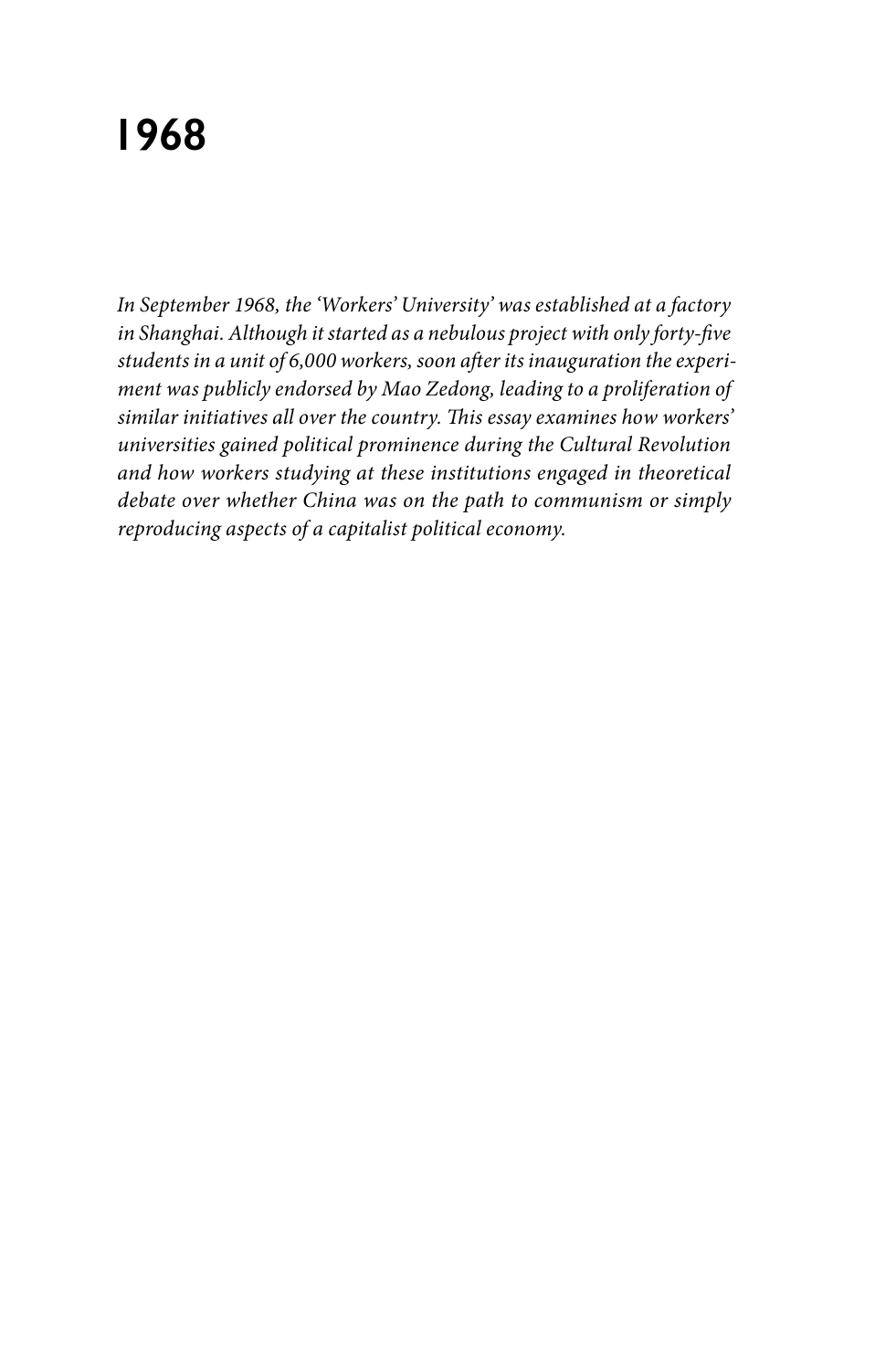## **The Establishment of the First Workers' University**

Andrea PIAZZAROLI LONGOBARDI

n July 1968, two years after the beginning of the Cultural Revolution,<br>the Chinese Communist Party (CCP) decided to disband Red Guard<br>student associations. This decision was possible only because, in the<br>early months of 19 n July 1968, two years after the beginning of the Cultural Revolution, the Chinese Communist Party (CCP) decided to disband Red Guard early months of 1967, workers' mobilisation became the main vector of revolutionary significance. Considering their importance for the national economy, workers exerted substantial influence on local politics, which eclipsed the importance of squabbling students.

Student factionalism raised many questions about how to actualise the goals of the Cultural Revolution in the field of education. Since it was a revolution in the cultural sphere, education should have been a central part of it. However, it was never clear how to transform education according to communist principles. The first steps of economic transition to communism had already been roughly theorised, entailing measures to collectivise the means of production and to submit production and distribution to state planning, but what changes would be necessary in the educational field? This was one of the main questions at the centre of the Educational Revolution (教育革命) campaign, which started during the Great Leap Forward in the late 1950s and was escalated and radicalised during the Cultural Revolution, with the increasing participation of workers. As Zhang Chunqiao, one of the members of the Central Cultural Revolution Small Group (中央文革小组), remarked on the occasion of a visit to the Shanghai Machine Tools Factory (上海机床厂, SMTF) on 22 July 1968:

Educational Revolution is not only a matter of schools. To lean only on schools to carry it—I will say an impolite phrase—is to do it wrong. It is better to rely on the Party, the workers, on poor and middle peasants, on the People's Liberation Army … So, the Educational Revolution really is not a matter of schools; after its rise in schools, it has to come to the factory and the commune.<sup>1</sup>

The SMTF exerted a substantial influence on Maoist educational experiments in the Great Leap Forward and Cultural Revolution. Mao himself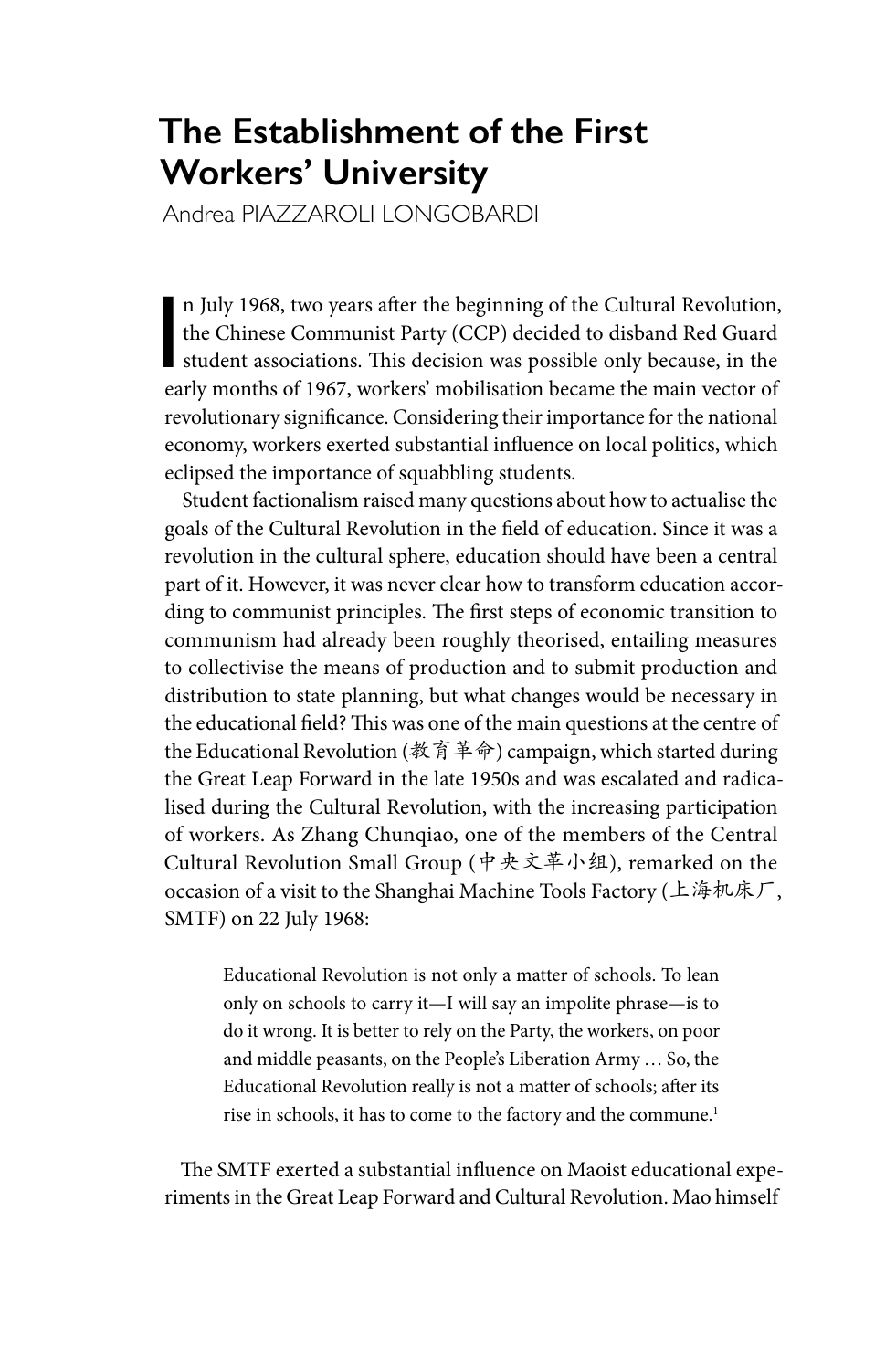visited the factory as early as 1957, making it a national example. Machine tools were a fundamental product for Chinese industrial development at the time, as they stood for national independence from Soviet technology and assistance. Promoting political and technical education to workers in this kind of factory meant supporting national technological development at the level of local initiatives. Some workers in the SMTF had actively participated since 1956 in political study groups, which later gained strength during the Cultural Revolution, particularly during 1967, when the focus of political mobilisation shifted from students to workers.

As workers were called on to 'take the leadership in everything' ( $\pm \lambda$ ) 阶级必须领导一切) in a famous article written in August 1968 by Yao Wenyuan, another member of the Central Cultural Revolution Small Group, a team of workers in the SMTF set up the first Workers' University (工人大学). Throughout the university's history, both its form and its content were debated, and different types of organisation were tried, some of which failed. Most importantly, the example of the Workers' University was replicated in different forms all over the country, to such an extent that, in 1974, the CCP calculated that around 330 formal schools had been established inside factories in all provinces.2 One year later, the number grew to approximately 500.3

In this essay, I outline the events leading to the creation of the SMTF Workers' University, show how this initiative resulted in political experiments in production units and, finally, discuss some examples of the theoretical output produced in these universities.

#### Political Crisis and Invention

The events of the January Storm of 1967 (一月风暴; see also Thornton's essay in the present volume) and the aftermath of the Shanghai Commune unveiled the saturation and subsequent loss of meaning of some political categories then in use, such as 'class' (阶级), 'power seizure' ( $\hat{\phi} \hat{\phi}$ ) and even 'revolution' (革命). This does not suggest that this conceptual network was perceived as outdated or detached from reality, but rather that the complexity and practical contradictions of these concepts were on full display, particularly in a society engaged in what was believed to be a transition to fully fledged communism. Both Party leadership and grassroots militants questioned how to engage in a revolution that required taking over state power from the hands of the Communist Party. In December 1966, Zhang Chunqiao described the situation in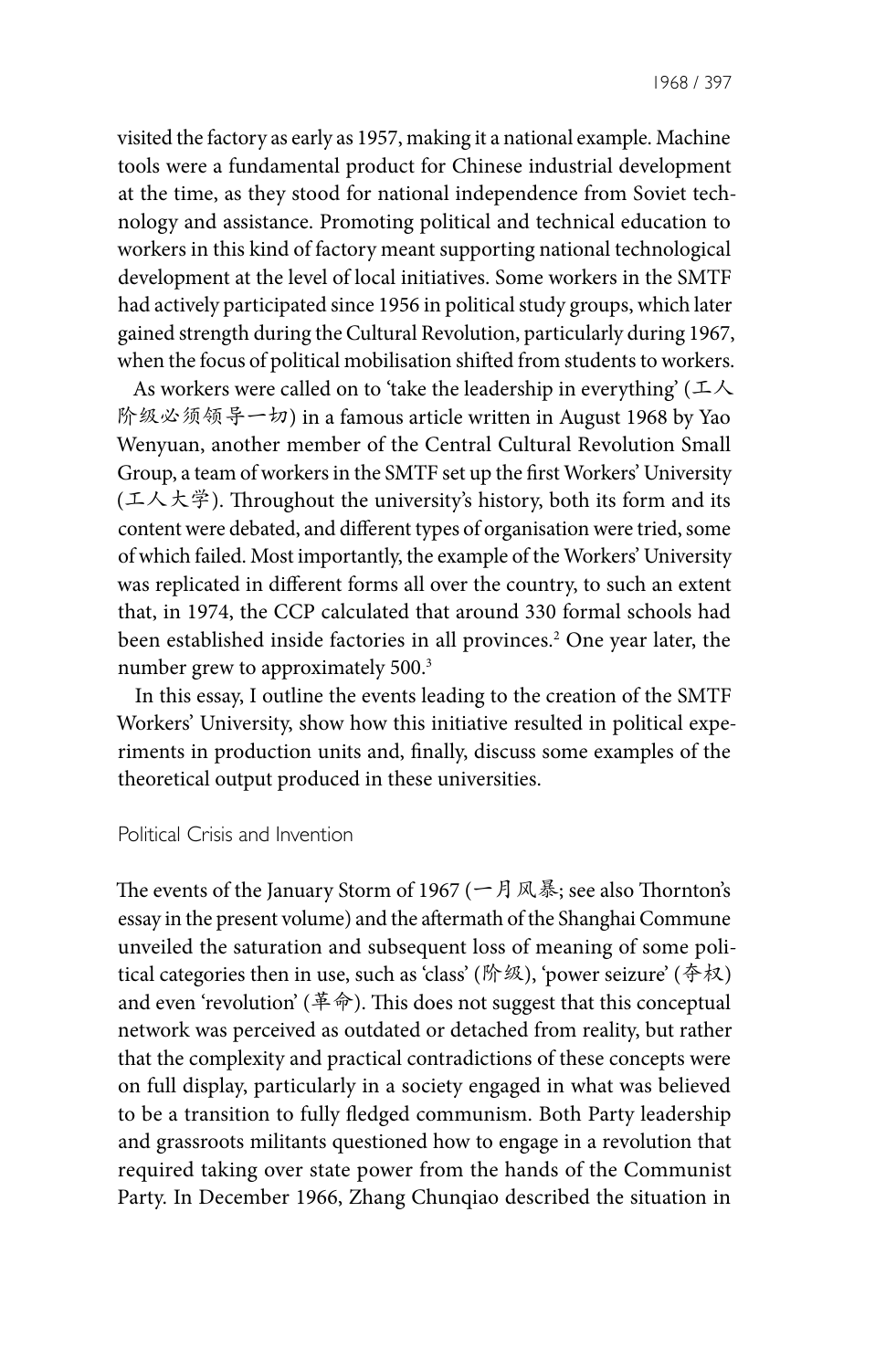these terms: 'Some people say: "This is revolution … that is revolution." It is too much. These currents of thought are at all times reflected within the Party. This problem needs to be solved from practice.'4 Zhang was referring to the different understandings of what 'revolution' actually was and how it would be actualised after the Communist takeover of the state. Probably alluding to Mao's 1937 essay 'On Practice', Zhang declared these conflicts could only be solved 'from the empirical experience' (从实践中解决), which meant that only practice, political mobilisation and experience could clearly answer how to carry the revolutionary process towards communism.

In 1966 and 1967, Red Guards disseminated political debates and examined the historical records of many cadres. This resulted not only in the dismissal of some officials, but also in violent acts during public criticism sessions. Another consequence with profound political meaning was the instilment in the population of the habit of scrutinising the Party leadership—both their words and their actions.<sup>5</sup> What Mao in 1967 called 'the Red Guard broom' (红卫兵扫帚) breached the separation between 'inside' and 'outside' the Party, paving the way for unprecedented grassroots supervision of and participation in the Party-State's agenda.<sup>6</sup>

These developments notwithstanding, the workers were the ones who started to actualise political inventions from within their units, while at the same time attempting to maintain production output.7 In declaration after declaration, Mao, Zhou Enlai and the members of the Central Cultural Revolution Small Group emphasised the importance of consolidating a positive political direction to the uprisings—in this case, the criticism of the 'Seventy Articles', a particular document that regulated industrial management (see Hirata's essay in the present volume)—so that the revolutionary current would not be undermined by factionalism. Fundamental to the Cultural Revolution was the question of the construction of the 'new'—what Zhou called 'inventions' (创造) and Mao referred to as 'newborn things' (新生事物).8

Seven days before the meeting that officially dismissed the Red Guards on 28 July 1968, the *People's Daily* published a report about some experiments developed at the SMTF with a personal comment from Mao promoting the example to the whole country.9 The article explained that, in that factory, there was a project to train technicians from among the workers, focusing in particular on four aspects: 1) engineers agreed to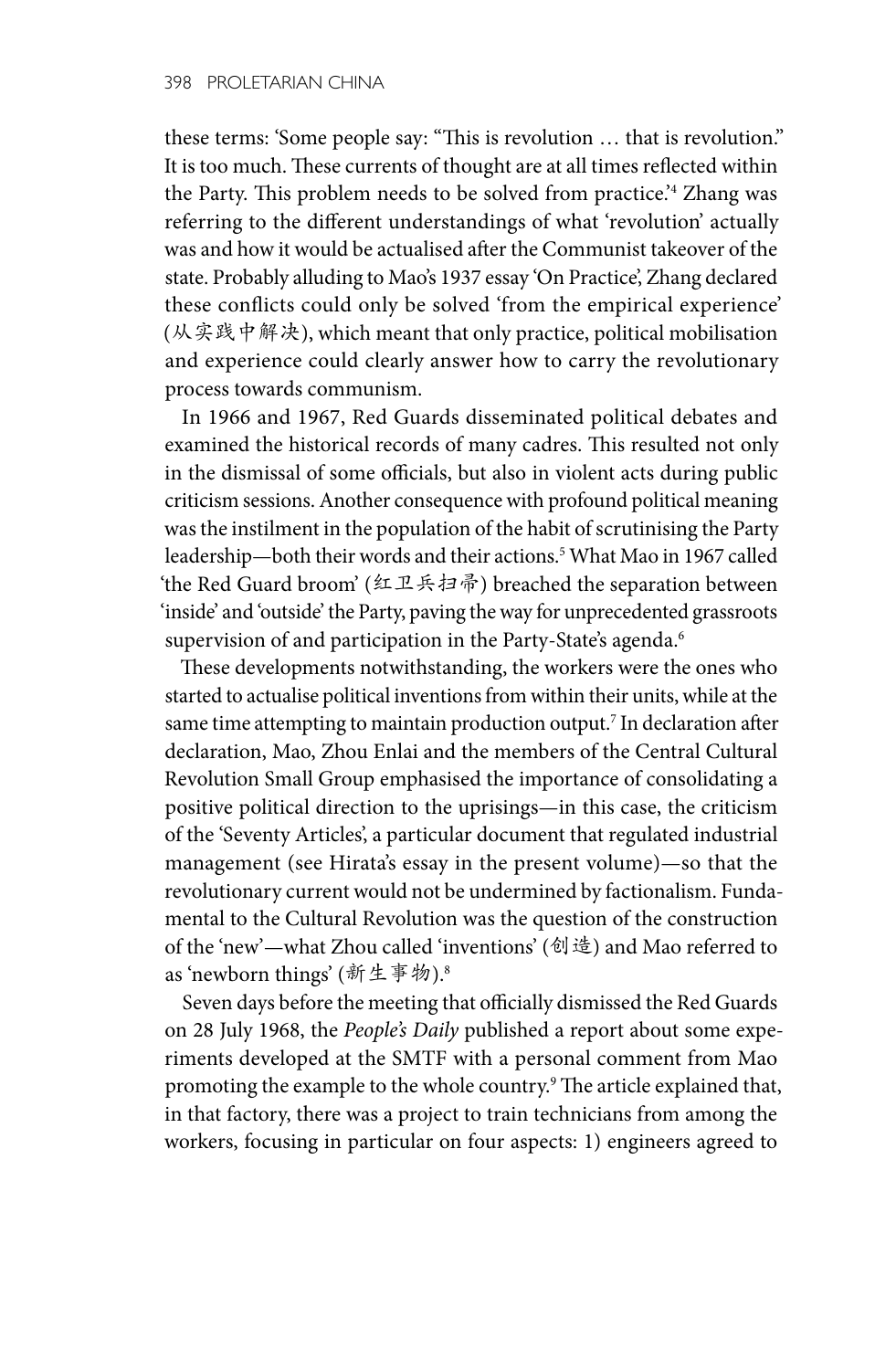share technical information with workers; 2) engineers were working a few hours per week in the production line; 3) workers had joined the technical commission and were taking part in meetings regarding production management; and 4) there were committees comprising workers, cadres and technicians set up to manage sectors of the factory. The report stated that an engineer who had no direct experience on the production line was more susceptible to make mistakes; conversely, a worker who did not understand how to read a project, or the theory behind it, would be more likely to do something wrong in their practice. Moreover, efforts to keep manual labourers from participating in planning activities were to be considered a waste of resources and limitation on technological innovation. The report also declared that workers trained as technicians tended to have a degree of political consciousness and sense of collectivity that made it possible for them to consider productive labour as a contribution to society, while engineers may cultivate an 'individualistic' character, tending to work for profit or power.

On the occasion of his visit to the SMTF in July 1968, Zhang Chunqiao gave a speech in which he traced a 'historical line' connecting that moment in 1968 to an earlier visit Mao had paid to the factory, in 1957: 'At that time, we were in the middle of the Anti-rightist Campaign, and based on that debate, it became clear that workers should be trained and form a new class of intellectuals, otherwise the Dictatorship of the Proletariat could not be consolidated.'10

By relating the experience of 1968 with Mao's visit, Zhang attempted to combine popular initiative with the leadership of the Party—in other words, to present the experience of the SMTF as a democratic experiment with the imprimatur of authority. Zhang continued to argue that the experiments in the factory could be a prototype for a national revolution in education because they combined manual and intellectual activities, alternating workers, students and professors in positions of productive labour, study and teaching.

By including the experiments in the SMTF in the Educational Revolution, this and other speeches by prominent Party leaders promoted the rise of a new project: the Workers' University, which would be formally announced in September 1968 by a group of workers in the SMTF. The decision to use the word 'university' was particularly consequential, as would become clear in the following years.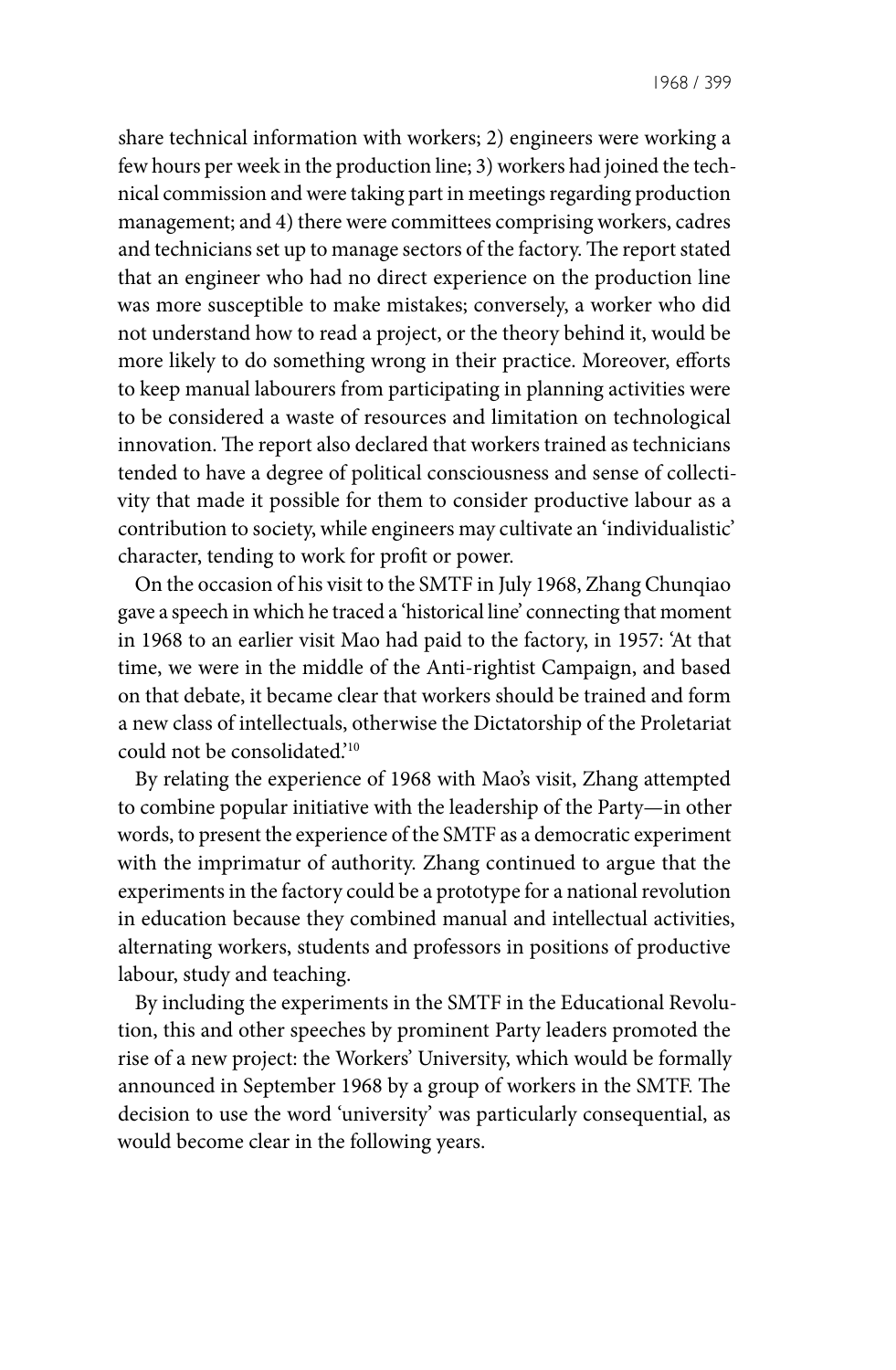#### Experiments and New Questions

In its first report, published in July 1969, the SMTF Workers' University declared it had started its activities with fifty-two students chosen from among the 6,000 workers in the unit.<sup>11</sup> Of this group, 'the majority had completed only primary education, the minority had finished high school, and eight have not finished primary education'. The word 'university' did not imply the existence of a building or even a specific room for the classes; in SMTF, as in most other work units, classes were simply held inside the factory, promoting political studies and literacy as much as technical knowledge.12 Most professors in the workers' universities were experienced workers and intellectuals from conventional educational institutions.<sup>13</sup>

The experience of setting up a university in a production unit raised many questions. Should it have the same type of pedagogy as other universities? What defined its 'proletarian' or 'revolutionary' character, its students, its methods and its results? These and other topics were debated at least until the death of Mao and the imprisonment of the remaining members of the Central Cultural Revolution Small Group in 1976, and continued even until workers' universities were changed into common technical schools in 1978.14

When the first cohort of students graduated from the three-year course in engineering in 1971, part of the leadership of the SMTF Workers' University advocated that, after graduation, worker-students should go back to the production line instead of occupying positions as engineers or managers in the factory. Their aim was political: to discontinue a system in which the privilege of studying led to leadership positions and to prove that mental and manual labourers could work together in all spheres of production. Moreover, the clear implication was that anyone, proletarian or not, could make mistakes and act as capitalists if their political role reproduced old social structures. As one SMTF worker declared: 'The political environment of the Workers' University is good, but it is not a "red security box". I have the deepest consideration for Mao Zedong's policies and towards the Party, but a simple "class feeling" does not substitute the consciousness of the line struggle.'15

Nonetheless, the request that worker-students come back to the production line after graduation was not welcomed by all participants. Some questioned: 'This new type of graduate, is new in what way, exactly?'16 Others asked: 'Some people ask what kind of "position" do I have [当一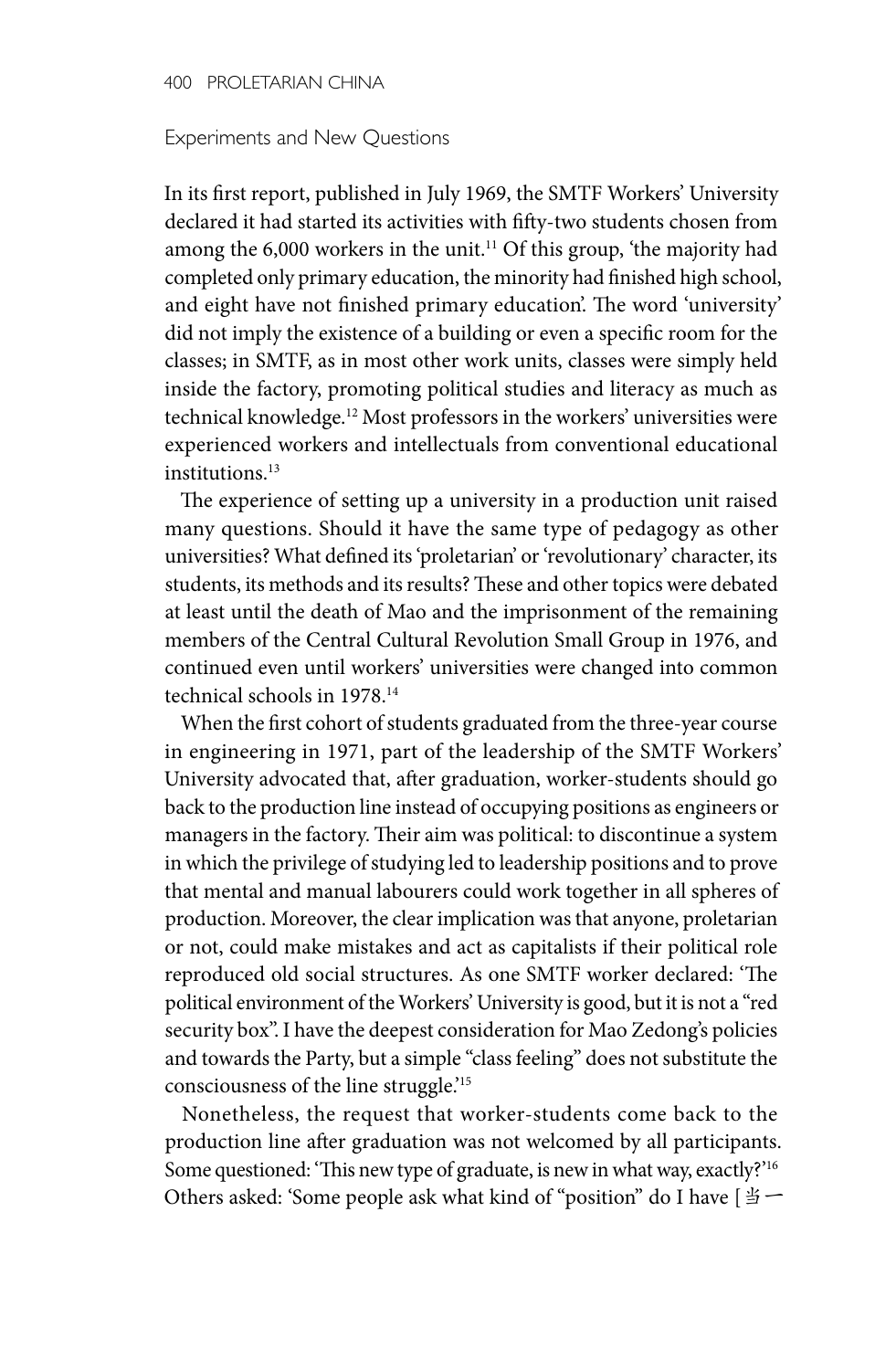1968 / 401

个什么"员"]?'<sup>17</sup> The answers to these questions were idealistic: 'I believe it is not to forget I am a worker … Every day, after class, I go back to the factory shed and work with all comrades … when there is a problem, we solve it together.'18 The objective was personal and political: to be able to take part in production and political mobilisation, to 'go up and go down' (能上能下)—that is, occupy positions in the leadership and in manual labour—and to 'be able to write and fight' (能文能武).<sup>19</sup>

Wang Defa, one of the leaders of the SMTF Workers' University, mentioned that some had criticised the institution as being a 'primary school with secondary school books and a "university" sign on the front door'.20 Critiques like this were common even among workers and, in response, university members started to write reports with examples of graduated workers who devised technological innovations, highlighting their contribution to enhancing production output.<sup>21</sup> In fact, these reports were marred by deep contradictions. They attempted to prove the economic advantages of forming new technicians from among workers, however, output numbers could not reveal the political and social advantages of the program of study. The real breakthrough of the workers' universities was in their reconfiguration of the relations of production, which did not map easily into technical and economic language.

#### Analyses from the Factory Floor

As part of the adult education initiative that took off thanks to the newly established workers' universities, many writing manuals aimed at adults were published, starting in 1968. The increased literacy also resulted in innumerable collections of workers' articles, some of which were published in local and national journals.

A good example of this new editorial phenomenon can be found in an article published in 1975 about the production quota mechanism—one element of the socialist planned economy, by which production output and quality were predetermined by the government and assigned to each work unit.<sup>22</sup> This text attempts to distinguish between 'true and false' Marxism—that is, political practices that actually lead to communism and capitalist policies 'disguised' by Marxist-Leninist terminology.23 It starts with a quotation from a factory worker named Wang Gongxiao, who in a letter to a colleague allegedly asked whether the production quota was, in fact, a capitalist or a communist policy.24 On the one hand, he avers that production quotas help to advance backward technology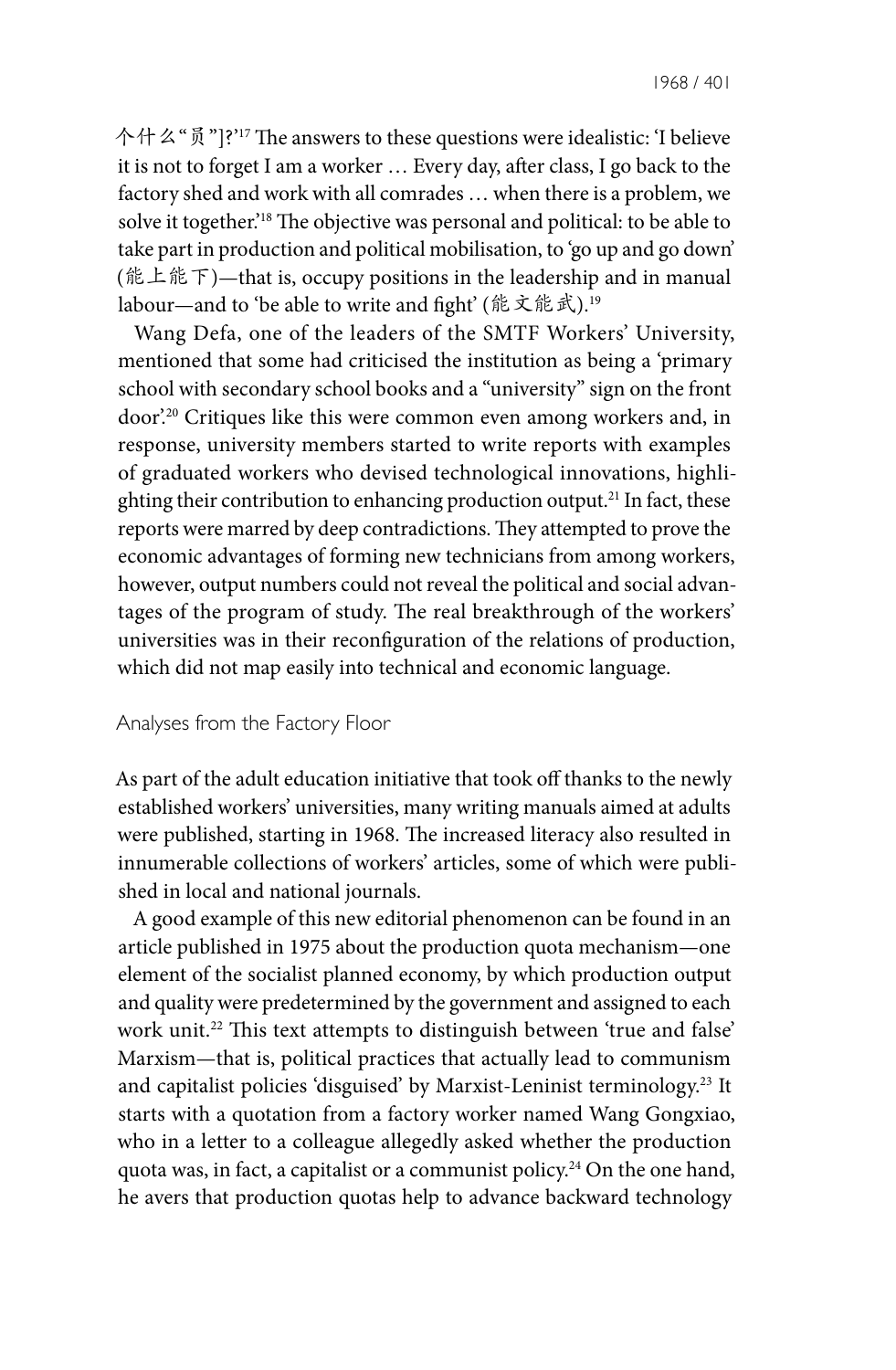and production output, which can be useful to the socialist construction. On the other hand, he continues, the system homogenises the labour capacities of different individuals, subsuming labour into abstract capital, thus acting as a capitalist dynamic.

The article continues in the form of a letter written by another worker, named Ye Baile, in reply to Wang. It starts with a common argument of the period, declaring that if capitalists have been defeated in the revolution, there are no exploiters who could 'take away' added value and perpetrate class exploitation, and therefore 'the quota system has gone through a fundamental change of its character and role' within socialism. This notwithstanding, Ye further elaborates the contradiction proposed by his interlocutor, declaring that the quota system also sets a specific time for production output, virtually equating the capacity of each worker, calculating it as time, not as labour, and thus reinforcing the division of labour. In his words: '[The quota system] uses a unified unit to measure each labourer, and does not consider the level of technical knowledge or physical force of each individual. Thus, in this aspect, it acts as capitalist legal power.<sup>25</sup>

The text continues by situating this contradiction within the communist aim of bringing forth a society in which each person receives according to their needs and gives according to their abilities, proposing that if 'each gives according to their abilities', thus reinforcing the communist character of the contradiction, workers themselves might be able to restrain the capitalist aspect of the production quota system. Ye affirms that if the quota system is set without direct political control from the workers, it could reinforce capitalist policies such as the use of material incentives: 'Some people … use the quota system as an excuse to promote material incentives and awards—this is a way to reinforce the capitalist character of the quota system.'

To prevent this capitalistic resurgence, Ye proposes that production be directly managed by the workers: 'Production development and advances need to go through public debates, formulating new quotas, setting new strenuous targets.' This proposition is coherent with a coeval debate on the internal contradictions of socialism. These questions did not crop up overnight but developed throughout discussions that took place over the previous two decades. By 1975, there was a clear directive from the CCP to all study groups to analyse empirical situations and distinguish, in local and national policies, the contradictions between 'capitalist and communist vectors'—that is, policies that could lead the political economy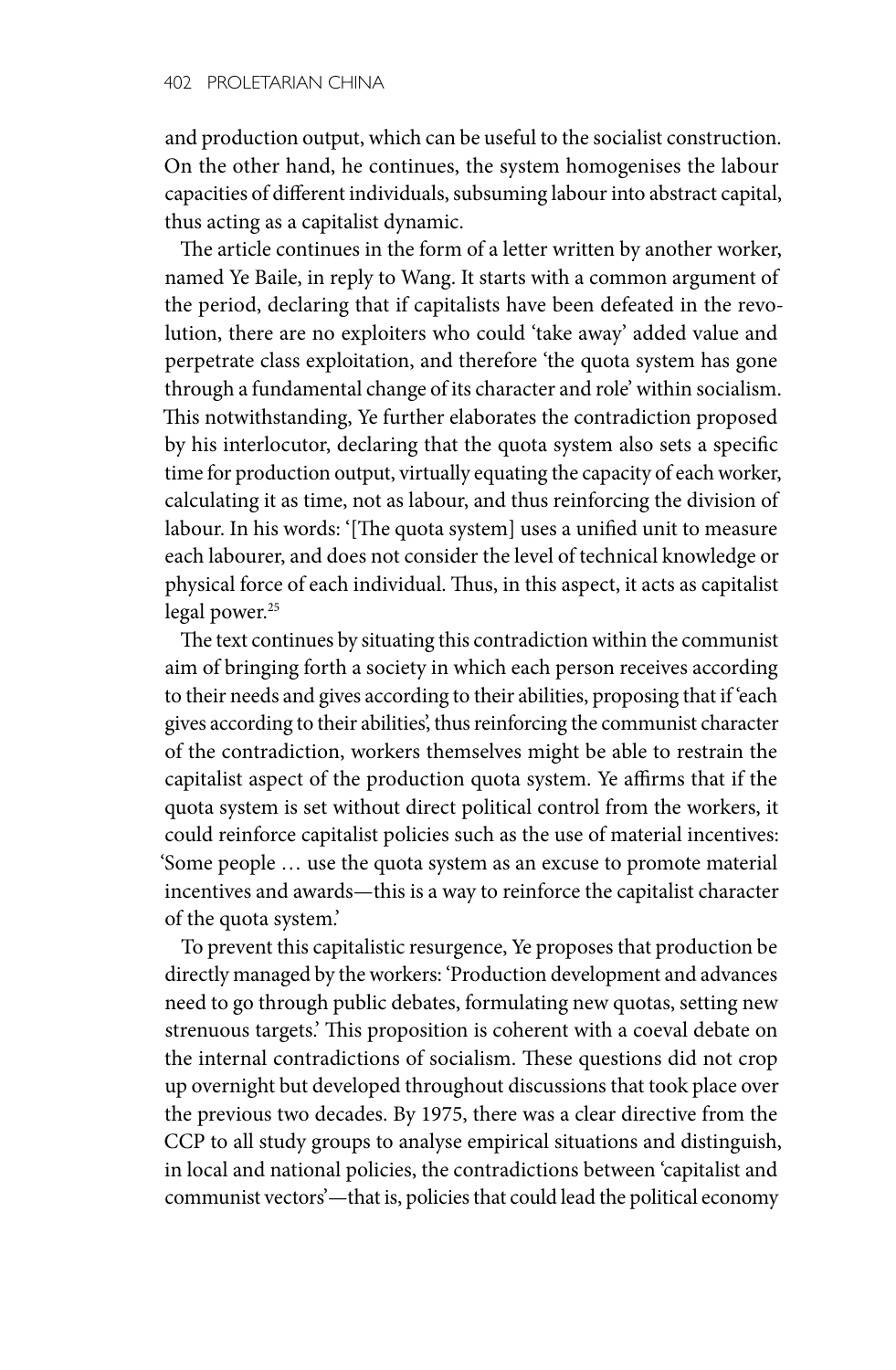back to capitalism or forwards to actual communism.26 Accordingly, the way to limit capitalist structures remaining in socialism would be to reinforce communist policies and inventions—in particular, by strengthening the direct participation of workers in the spheres of administration and education.

### Filling a Gap

The mobilisation campaigns carried out during the Cultural Revolution brought up important theoretical questions about the coherence and effectiveness of socialist policies. At times, the crises and even failure of some political campaigns triggered new theoretical debates, as was the case with Red Guard factionalism.

The brief history of the workers' universities and the debates to define their form and aims are important topics through which to comprehend the events of the Cultural Revolution from a grassroots perspective. This essay lingered in particular on two aspects of these institutions: the difficulty of defining their programs and role in the political economy, and the significance their members assigned to political experimentation, which was considered as important as theoretical and technical study. Studying in a workers' university actually entailed theoretical analysis of practical experiences.

Workers' universities, together with other study groups set in rural and urban production units, filled a social gap for individuals who previously were not considered apt to engage in political debates or set forth new theoretical hypotheses. However, there was never any consensus in Chinese society about the social and political economy value of these institutions, as shown in the persistent reports attempting to 'prove' their effective contribution to the national economy. Yet, those engaged in the project persisted and produced interesting and complex political analyses.

In the example of the article criticising the production quota system examined in this essay, we can see that workers who engaged in these universities were far from convinced about any ideas of a predetermined 'triumph' of socialism. This is in line with the belief—widely disseminated during the Cultural Revolution—in the persistence of the line struggle within socialism, based on the conviction that socialism was not a 'secure' society that would automatically lead to communism. Accordingly, the only chance to actually accomplish the transition to communism was to maintain an open space for political experimentation and for the direct